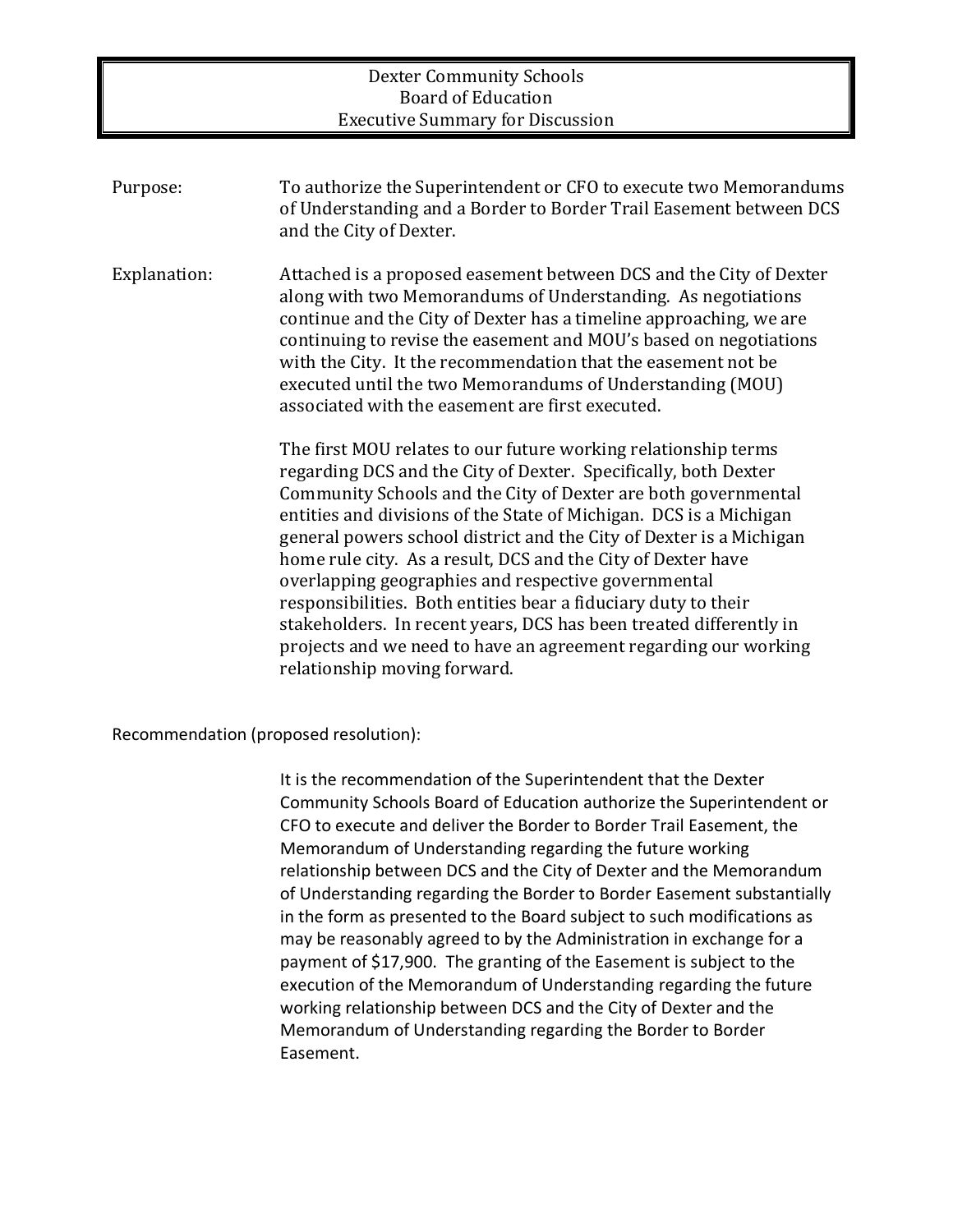### **MEMORANDUM OF UNDERSTANDING**

This Memorandum of Understanding (the "MOU") is made and entered into this 10th day of June, 2019 by and between Dexter Community Schools, a Michigan general powers school district whose address is 7714 Ann Arbor Street, Dexter, MI 48130 ( the "District"), and the City of Dexter, a municipal corporation whose address is 8140 Main Street, Dexter, MI 48130 (the "City");

WHEREAS, the City has initiated effort to construct a Non-Motorized Pathway within the geographic area of the City (the "Non-Motorized Pathway") for use by residents of the city;

WHEREAS, the City has approached the District and has requested that the District grant the City a Non-Motorized Pathway access easement over, through and on certain property owned by the District (the "Requested Easement");

WHEREAS, the District and the City have initiated discussions concerning the Requested Easement but not yet reached agreement on the design, location and/or the economic consideration to be paid by the City to the District for and in consideration of the grant of the Requested Easement;

WHEREAS, the parties wish to execute this MOU to evidence their intent to work towards the finalization of all elements of a transaction pursuant to which the District would grant to the City the Requested Easement across the District's property.

NOW THEREFORE the parties hereto agree as follows:

1. Recitals. The recitals are acknowledged to be true, correct and complete and otherwise incorporated herein by reference.

2. Non-binding. This MOU shall not be binding (except for Sections 5 and 6 of this agreement) upon either party but shall set forth the parameters by which the City and the District will attempt to reach agreement on all of the terms and conditions associated with the granting of the Requested Easement. In the event the parties fail to reach an agreement with respect to all terms and conditions associated with the Requested Easement by June 20, 2019, or such later date as they may agree in writing, then this MOU shall automatically terminate without liability to either party it being agreed that the parties shall have the right to extend the time period at their discretion subject to the execution of a mutually acceptable modification.

3. Template of Easement Agreement. The parties have negotiated a template of an easement agreement (the "Form"), a copy of which is attached hereto and incorporated herein by reference. Each party agrees that it is generally satisfied with the Form subject to the agreement of the parties on the plans, the legal description pricing for the consideration to be paid for the granting of the easement. Each party shall have the right to require modifications to the Form as a condition of its election to grant and/or accept same.

4. Plans. Within 10 days of the date hereof the City shall develop and deliver to the District plans for the improvements contemplated to be installed by the City within the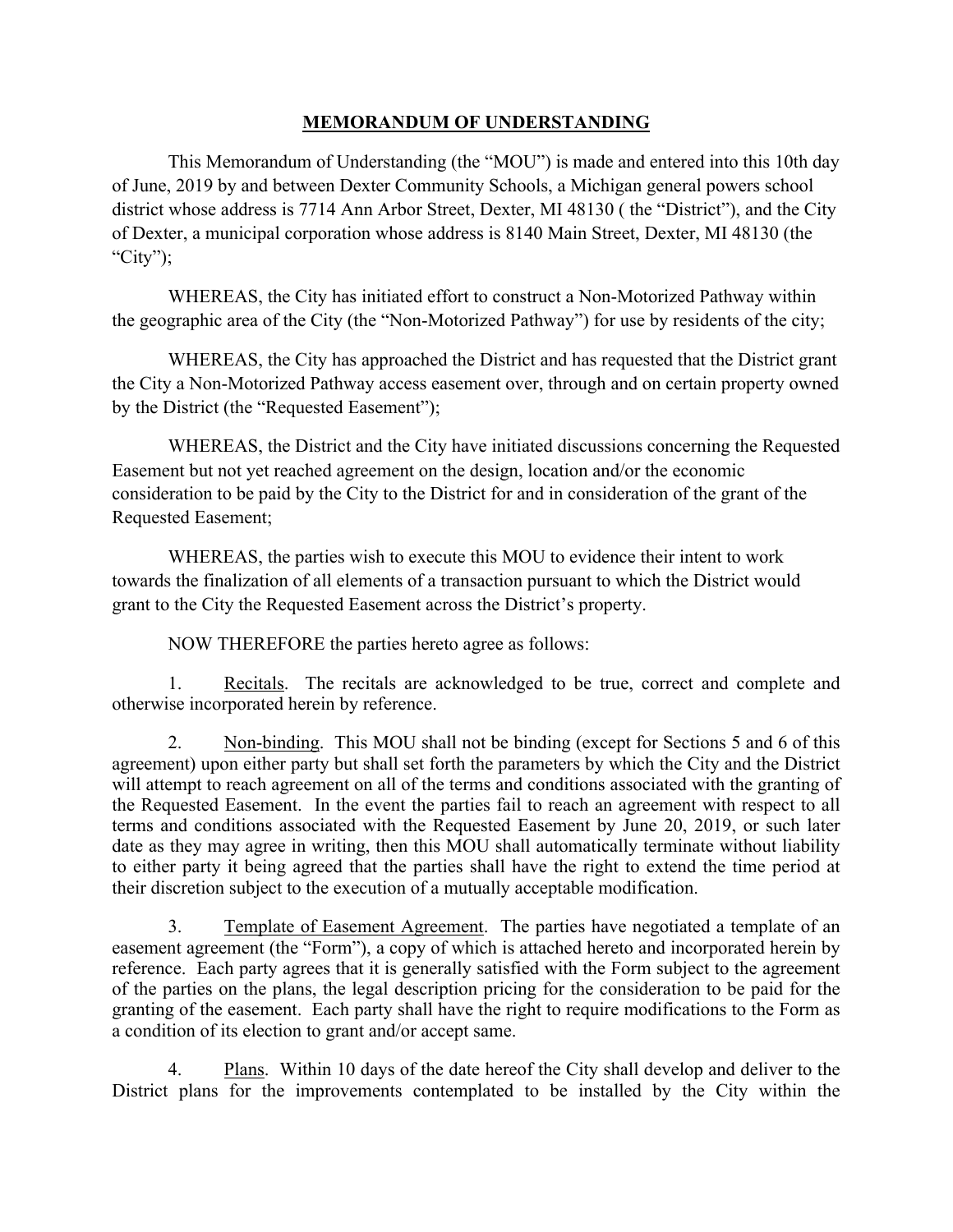Requested Easement and a legal description for the proposed easement for the review and comment of the District. The parties shall exert commercially reasonable efforts to negotiate and agree upon a set of final plans for the Easement Improvements and the location of same within sixty (60) days of such submission. Once the parties have reached a tentative agreement as to the location of the easement the parties shall proceed with the appraisal mechanism set forth in paragraph 5. If the parties are unable to reach agreement on the plans and specifications for the pedestrian easement improvements within said sixty (60) day period for any reason or in the event the parties are unable to reach an agreement on the economic consideration to be paid by the City to the District for the easement and/or the plan specifications therefor by the date stated in Section 5 then this agreement shall automatically terminate and each party shall be released of any and all future obligations arising hereunder except to the extent that a party is expressly obligated to pay for half of the costs incurred in obtaining the appraisal of the property and the City shall bear attorney fees and associated other costs with the creation of the easement (Section 6). Landscaping for screening will be mutually agreed upon prior to the start of installation of the pathway.

5. Appraisal. The parties agree to engage a third party MAI certified appraiser to perform a valuation of the fair market value of land to be encumbered by the easement and the fair market consideration to be paid to the District in exchange for granting the Requested Easement. The cost for such appraisal shall be equally split between the City and the District. The determination of the fair value market consideration for the Requested Easement established by such appraiser shall be the basis for the parties to continue negotiating the price of such easement but such valuation shall not be binding upon the parties. The cost of the appraisal shall be initially paid by the District and the City shall reimburse the District for half of all such appraisal costs within thirty (30) days of the presentation of a paid receipt therefor it being agreed that allocation of the cost of the appraisal as set forth in this Section 5 shall be binding of the parties. In the event the City and the District have not agreed upon the consideration to be paid to the District for the Requested Easement by June 20, 2019, then this MOU shall automatically terminate as provided in the last sentence of Section 4.

6. Attorney Fees. The City agrees to reimburse the District for the attorney fees and costs associated with the Non-Motorized Pathway Access Easement MOU and Agreement.

7. Final Approval. When and if the administrative staff for each of the District and the City have reached agreement on all terms of the Requested Easement, each shall submit same to the City Council and the Board of Education, as the case may be, for approval. Until and unless each of the City Council and the Board of Education approve the easement and it is thereafter signed, neither party shall be bound to the terms of the easement.

8. Counterparts. This Agreement may be signed in any number of counterparts with the same effect as if the signature on each counterpart were on the same instrument. An executed counterpart of this Agreement may be delivered by facsimile or pdf attachment and or shall be deemed an original for all purposes hereunder.

9. Governing Law. This Agreement shall be governed by, and construed in accordance with, the laws of the State of Michigan, without giving effect to principals of conflicts of law.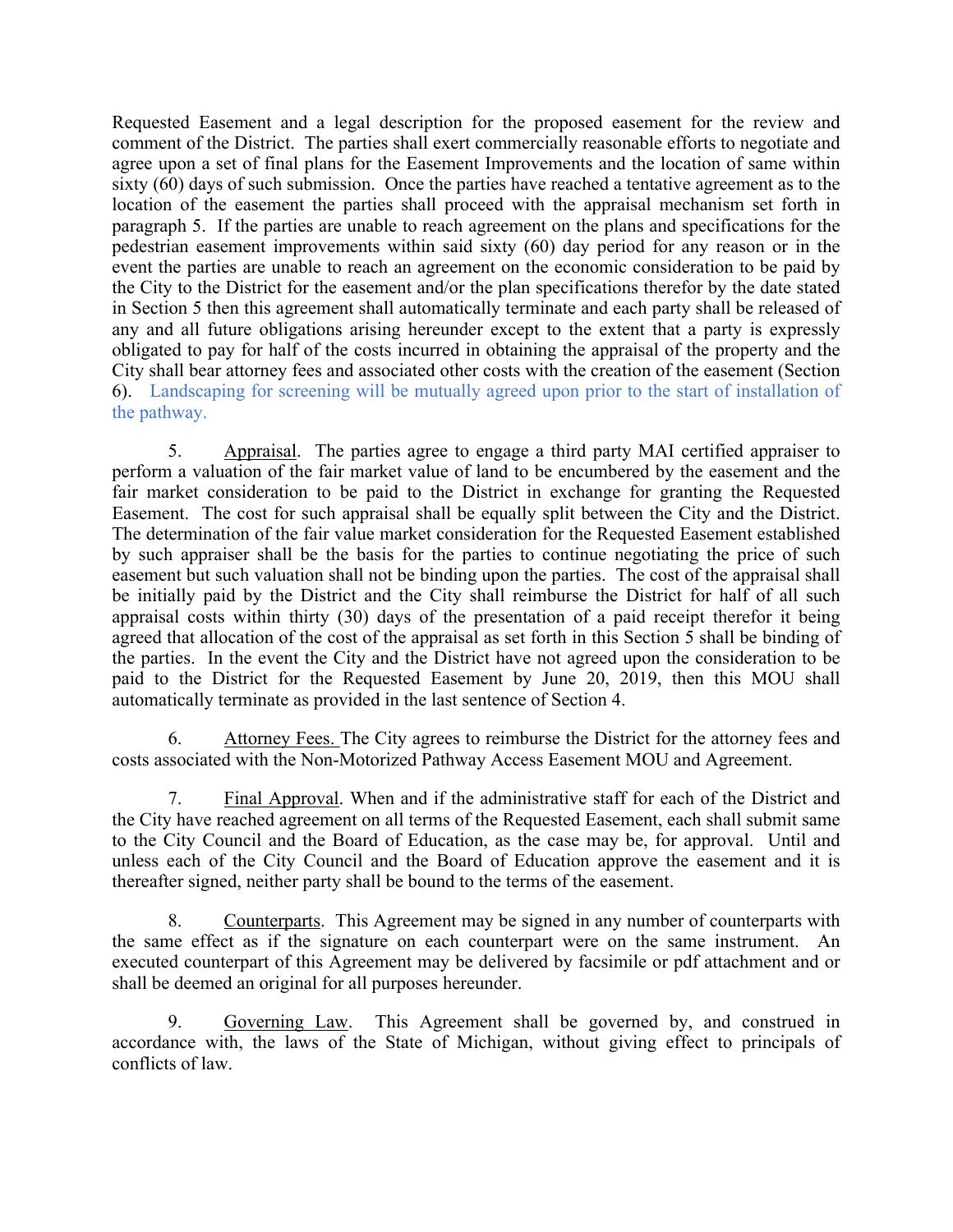10. Notices. Notices shall be deemed as given hereunder upon personal delivery to the address set forth below, by registered or certified mail, postage prepaid to such address or by a nationally recognized overnight delivery service. Notices shall be addressed:

If to City:

City of Dexter 8140 Main Street Dexter, MI 48130

If to District:

Dexter Community Schools 7714 Ann Arbor Street Dexter, MI 48130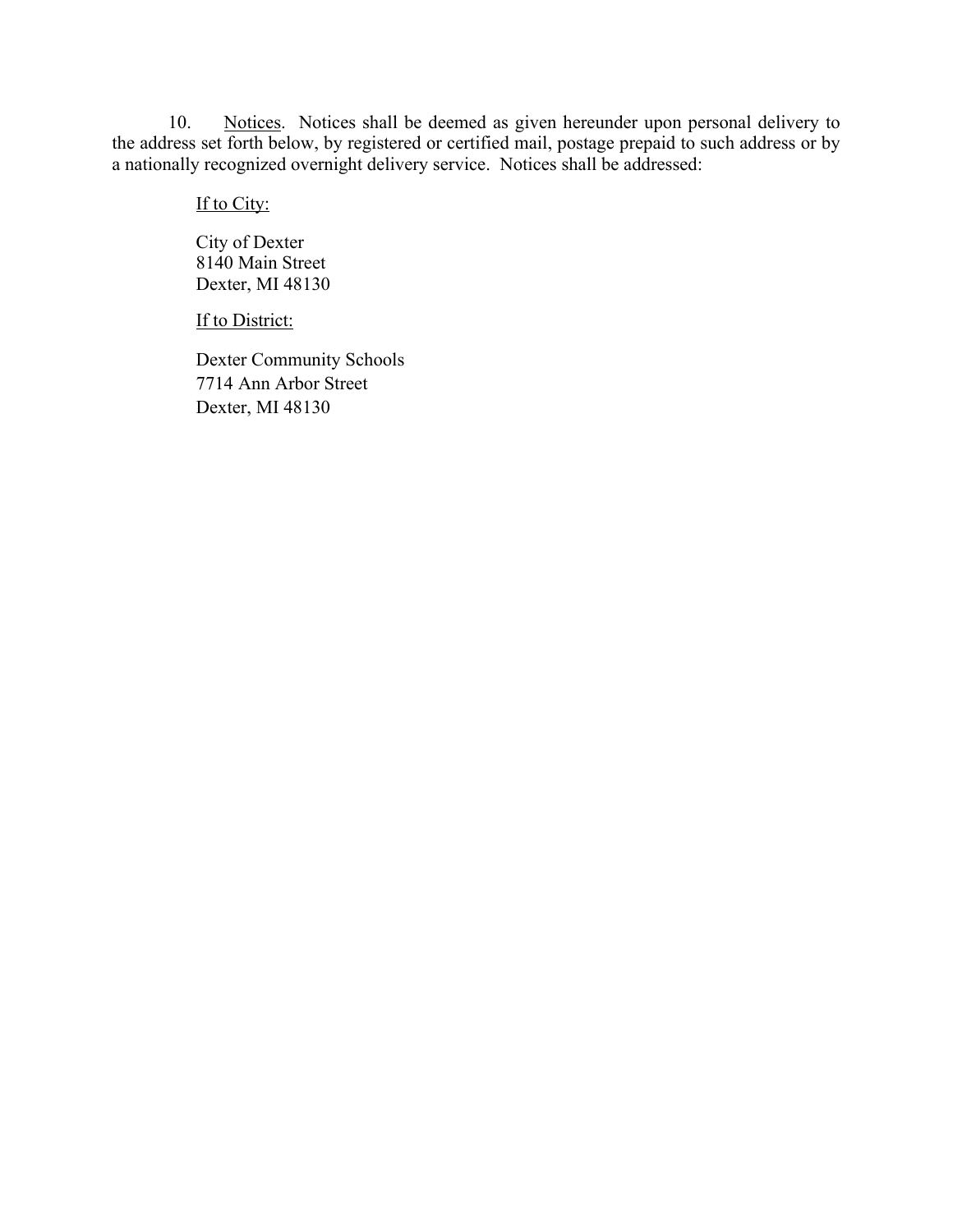IN WITNESS WHEREOF, the undersigned have caused their signatures to be placed on the day and year first above written.

### **DISTRICT**

DEXTER COMMUNITY SCHOOLS, a Michigan general powers school district

By: \_\_\_\_\_\_\_\_\_\_\_\_\_\_\_\_\_\_\_\_\_\_\_\_\_\_\_\_\_\_\_

## **CITY**

CITY OF DEXTER, a municipal corporation

|      | Its:                |
|------|---------------------|
|      | By: $\qquad \qquad$ |
| Its: |                     |

33693608.1\022912-00003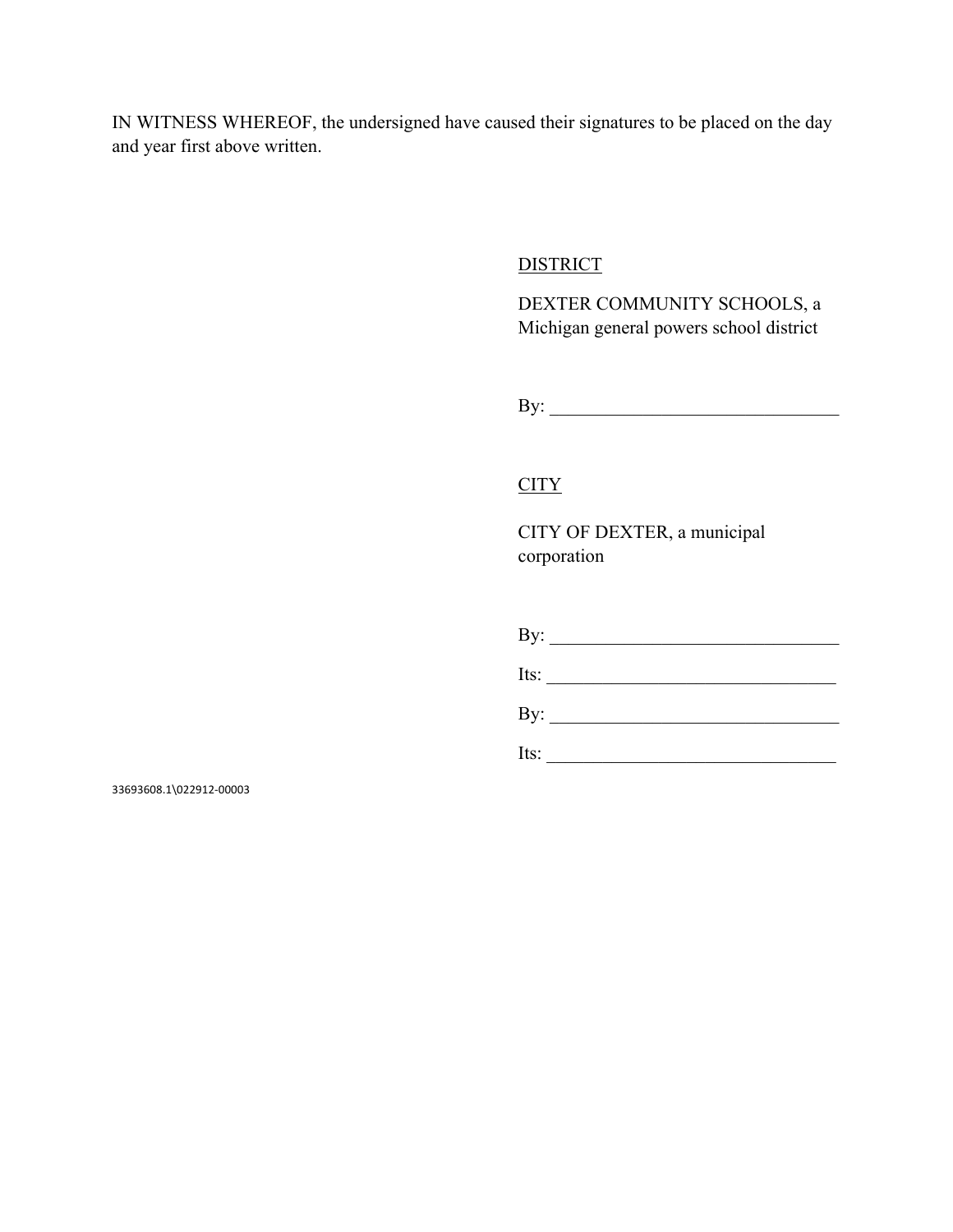# MEMORANDUM OF UNDERSTANDING

This Memorandum of Understanding (**MOU**) is agreed to as of June \_\_\_, 2019, between the **Dexter Community Schools**, a Michigan general powers school district (the "**District**"), and the **City of Dexter**, a Michigan home rule city (the "**City"**).

WHEREAS, due to overlapping geographies and respective governmental responsibilities, the District and the City serve many of the same residents and taxpayers and other stakeholders; and

WHEREAS, the District and the City each bear a fiduciary duty to their stakeholders to collaborate and cooperate with each other to assure the efficient use of taxpayer dollars and other resources in fulfilling their various and respective governmental responsibilities; and

WHEREAS, the District and the City each aspire to have a positive, constructive working relationship with the other; and

WHEREAS, in the spirit of cooperation and the efficient and effective use of public resources, the District and the City wish to acknowledge and confirm their mutual understandings as to the relative authority and responsibilities of each with respect to the activities of the other, and to commit to a course of dealing to avoid increased cost and delays with respect to matters in which their interests and responsibilities intersect.

#### 1. **General**

The parties acknowledge that:

(a) as a general powers school district, the District is neither a commercial nor an industrial enterprise, but is a governmental entity possessing powers expressly or by necessary implication conferred on school districts by state law and when performing its governmental functions is largely exempt from local requirements, including zoning requirements; and

(b) the City has regulatory authority over the District in connection with matters of ingress and egress, storm water drainage direct connection to the City's storm water management systems to enable the City to comply with the terms of its Federal Discharge permit, and connection to the City's water and sewer systems that the City will own, and has the opportunity to make non-binding comments on other aspects of site plans filed by or on behalf of the District with the State of Michigan (**State**).

### 2. **School District Site Plans and Zoning**

Under existing law, with limited exceptions identified below, the State has exclusive jurisdiction over school district site plans for the development of school district sites and construction on those sites used for school purposes. The law granting exclusive jurisdiction over school site plans in the State also exempts school districts from most, but not all, local zoning restrictions. Exceptions to that exclusive jurisdiction and zoning exemption are: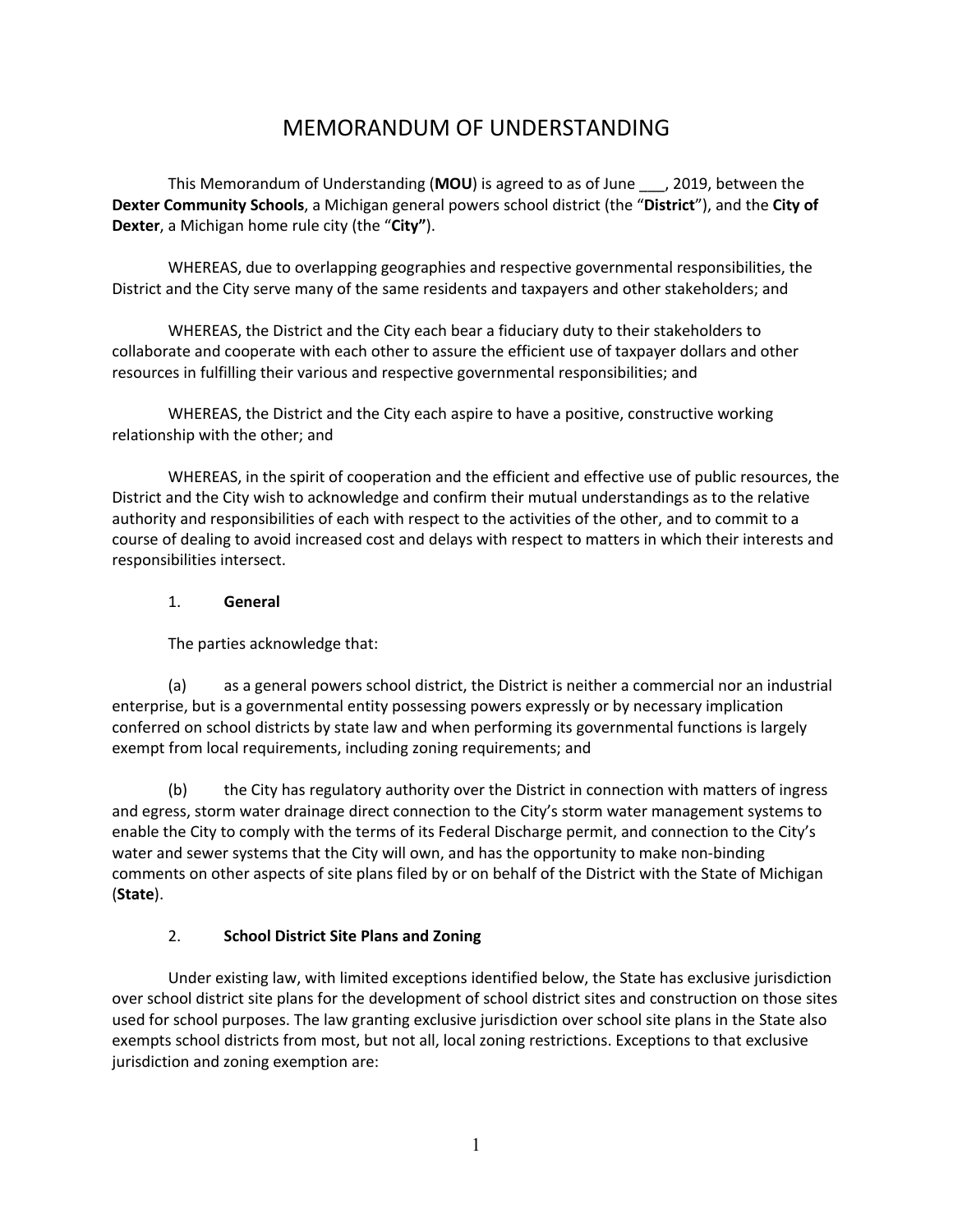(i) construction of a new high school or expansion of an existing high school located in a township by 20% or more (excluding portables and other temporary structures);

- (ii) matters of ingress and egress to and from school district property from public roads;
- (iii) direct connection from school sites to a local government's storm water system;
- (iv) direct connections to a local government's water and sewer lines.

The City also has the opportunity to provide input to the State on the District site plans. While the State is not obligated to require changes to any site plan based on that input, as a matter of practice, the Michigan Department of Licensing and Regulatory Affairs (**LARA**) often defers to local authority comment, which makes timely input from the City important to the District. The District welcomes meaningful comment from the City on its site plans and collaborative efforts to address City concerns on matters for which the City exercises its regulatory authority.

The State's site plan review applies only to site elements which will be affected by proposed work. Roads, parking lots, athletic fields and related structures, earthworks which change the grading and playgrounds and related equipment which are proposed to be created or altered are all part of the site review. As part of its review LARA will consider local zoning set-back and height restrictions, and also considers visual and sound screening, traffic impacts and parking demand, which are each subjects for City comment.

#### *Subjects Requiring Local Approval*

Storm water drainage, site utilities, fire hydrant layout, fire department, and road (public way) accesses must also be approved by the State, county, or local governmental agency that has oversight responsibility for these improvements. This may include driveway access from City roads, utility easements, flood plain regulations, and buildings located near waterways. Water and sewer service are also matters of local control under the Public Health Code.

In regulating ingress and egress from the District's sites to public roads, the City's (and in some instances, the County's) authority is limited to the terms of access, including the location and connection of those drives to the public roads, and acceleration and deceleration turning lanes. The tie-in to the existing roadway shall be managed so as not to negatively impact drainage, and shall include the obligation repair to at least its prior condition any existing roadway where damage has been caused by the construction. Terms of access shall be based on a traffic study performed by a Professional Engineer and the work shall be completed in accordance with the City Engineering Standards. Because the District lacks authority to expend school district resources on property it does not own, the cost and installation of left turn lanes, stop signs and traffic controls are the responsibility of the governmental entity with jurisdiction and control over the road.

Because drainage is a matter of federal pollution control and storm water regulation and permitting, where storm water from the District's sites located within the City or subject to the 425 agreement with the City drains into the City's system, the City has the authority to regulate that discharge so that the City can comply with the requirements of its federal discharge permit.

The District shall comply with City standards governing access, drainage, and utility connections, but shall only be subject to City setback requirements which are necessarily and directly part of those standards, as opposed to those contained in City zoning requirements

The City retains authority to regulate commercial improvements (i.e. commercial activities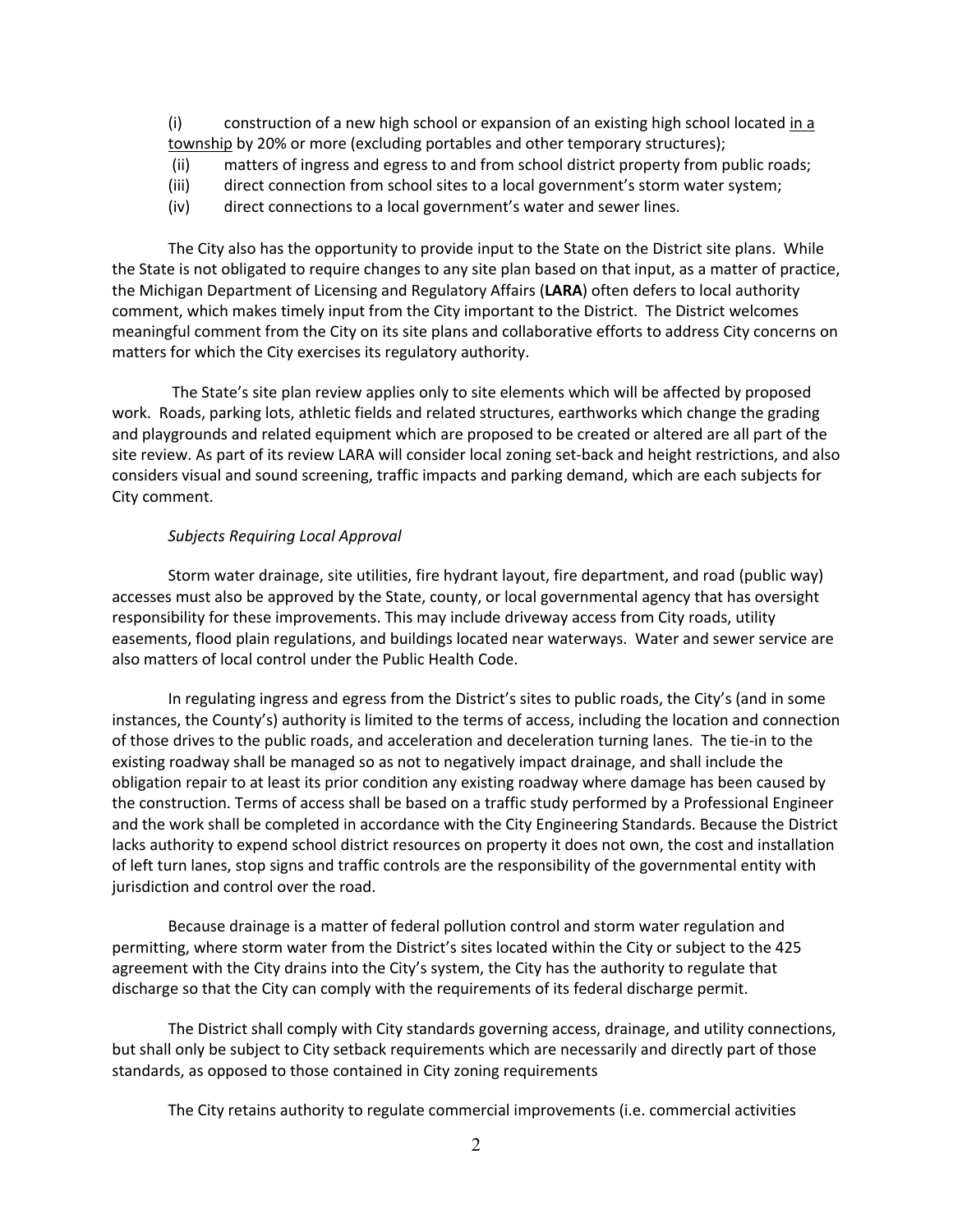which benefit and are controlled by private entities even if they generate revenue for the school district) occurring on school property.

The other category of construction and remodeling activities where there can be an interplay between the State and local authorities arises in the construction itself. The State, as part of its site plan authority, also issues construction permits and has construction code and fire standard enforcement authority, including inspection. In some parts of the State, local code enforcement agencies with full time inspection staffs have reached agreement with a local district to enforce construction code compliance locally. Dexter is not one of those communities at this time. In the absence of that local agreement the responsibility for permits and inspections, including fire standards compliance, remains with the Bureau of Construction Codes and the Bureau of Fire Services or another third party which has been approved by the State to provide inspection services, in which case the State's role is limited to site plan approvals and issuing permits. The City retains inspection authority over subjects where it issues the permit or has approval authority as described in the paragraphs above under this subheading.

As of March 19, 2019, the Revised School Code also requires the District to consult with the City police department regarding school safety issues on the plans for the construction or major renovation of a school building or athletic facility before commencing the construction or renovation.

#### 3. **Water and Sewer Improvements and Connections**

The City and the District agree to adhere to the terms of past agreements relating to water and sewer improvements constructed for the benefit of the City (or the Village of Dexter) and the District, including, but not limited to the following:

- (a) Agreement dated February 26, 1952 relating to the construction of a sewer line;
- (b) Agreement dated November 14, 1963 relating to the construction of a sewer line;
- (c) Agreements dated October 20, 1987;
- (d) Sanitary Sewer Easement dated September 20, 1994;
- (e) Agreement dated June 14, 1999;
- (f) PA 425 Agreement dated April 10, 2000;
- (g) Easement Agreement dated February 3, 2009 relating to the installation, maintenance, repair and replacement of a well, pump house, water main and related appurtenances;
- (h) Agreement dated July 31, 2012.

The terms of these agreements and the recognized contributions of each party worked well and respected the limitations on the use of school district resources only for school purposes in the development and imposition of connection and use charges. The District also agrees to continue to pay charges to the City for utility access and services which are commensurate with and proportionate to the benefit it receives and considering the infrastructure the District has constructed and its status as a general powers school district and neither a commercial nor an industrial enterprise.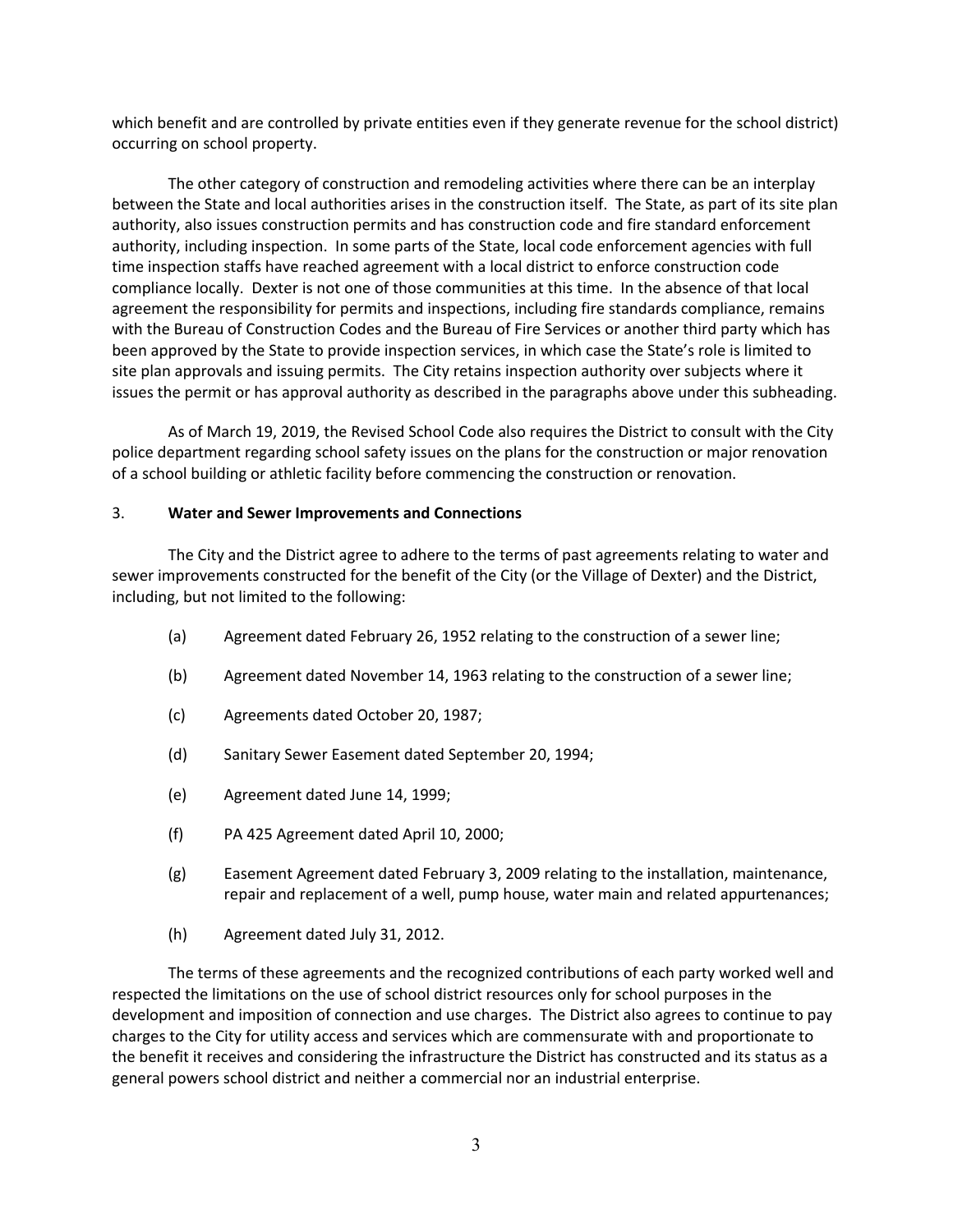#### 4. **Trash Collection and Recycling**

The District bids out contracts for trash collection and disposal, to achieve the lowest cost for the district. The District also avails itself of the County's free recycling services pursuant to the County's solid waste management plan.

The City has authority to provide for a garbage disposal system by ordinance and to set the rates for that system in compliance with the County's solid waste and recycling processing plan. The District understands that the City may impose licensing requirements for solid waste haulers operating within its boundaries, and the City understands that the District does not have to use a particular hauler as long as its hauler complies with the City's licensing requirements. The District intends to continue to seek competitive bids for its solid waste disposal.

#### 5. **Public Safety**

As part of the original negotiation for the 425 Agreement for the High School property, the City and the District agreed that the cost of the school safety officer would be split 80% District/20% City. In April 2004 this Agreement was modified to say that the split would be 50% District/50% City.

As part of the negotiation for the 425 Agreement for the High School property the City and the District also agreed that the cost of the fire runs to Dexter High School would be paid for by the District. The cost for fire runs for all District facilities within the City boundary are paid for by the City

#### 6. **City Design Review and Inspections**

The District and the City agree to work together cooperatively to minimize and avoid duplication of professional engineering services and inspections in order to:

- facilitate timely reviews and provision of comments on site plans to avoid costly delays,
	- $\circ$  The City commits to providing review letters within 2-3 weeks of receipt of the plans.
- be respectful of the relative authority of each,
- allow a level of engagement and communication which will assure the efficient and effective use of the public resources of each,
- recognize prior commitments on cost allocation agreed to by the parties, and
- avoid imposing costs on the District which exceed State standards and limitations on school districts
	- o The District acknowledges the City's right to make non-binding suggestions on improvements to the site plan that exceed state requirements in the interest of having consistent development standards in the community. Comments on non-required site plan elements will be made by City staff and will not generate additional design review fees or cause delay. The City will clearly note on its comments that the District is not required to accept these suggestions.

Site utilities shall be installed per City approved drawings for City-owned and maintained utilities.

The District respects the authority of the City to inspect improvements over which it has regulatory authority and to charge reasonable fees for construction inspection services that bear a reasonable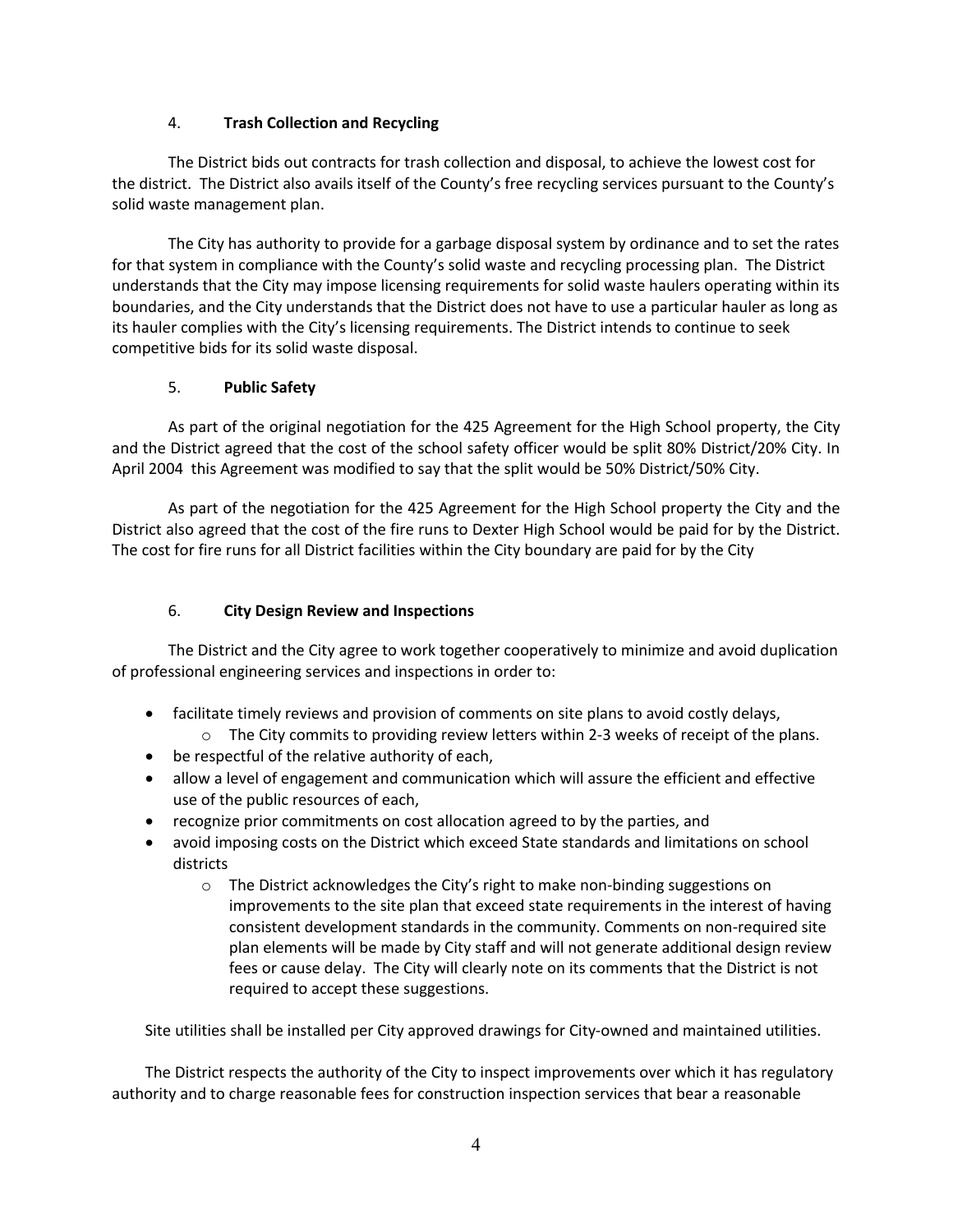relationship to the cost, including overhead. If the City chooses to engage in additional inspection or engineering services related to the items not described in Section 1(b), the City shall bear the cost. The District will provide copies of its inspection reports to the City upon request.

Inspection for storm sewer that connects to the City storm sewer system will be limited to the actual connection to the City system and areas where the storm system crosses water mains and/or sewer lines.

Prior to the start of the design of a construction project, representatives of the District (including a designated staff member of the District) and the City will meet to determine timelines for review, reach agreement on the design criteria to be used, and a course of communication and cooperation on that project which will achieve these goals efficiently and minimizing taxpayer expense, while allowing each to fulfill its responsibilities to the public. Each project will have a clearly defined District employee representative, in addition to a contractor/construction manager representative designated as the contacts for all review memos and invoices. This coordination shall include an agreement on the approach to and coordination of design criteria to be used, inspections of water and sewer main improvements and work completed in the public right of way to reduce duplication of inspections and related charges wherever feasible.

Agreed as of the date above written.

|  | DEXTER COMMUNITY SCHOOLS |  |
|--|--------------------------|--|
|--|--------------------------|--|

CITY OF DEXTER

| BV:  |  |  |  |
|------|--|--|--|
| ltc' |  |  |  |

By: \_\_\_\_\_\_\_\_\_\_\_\_\_\_\_\_\_\_\_\_\_\_\_\_\_\_\_\_\_\_\_\_  $Its:$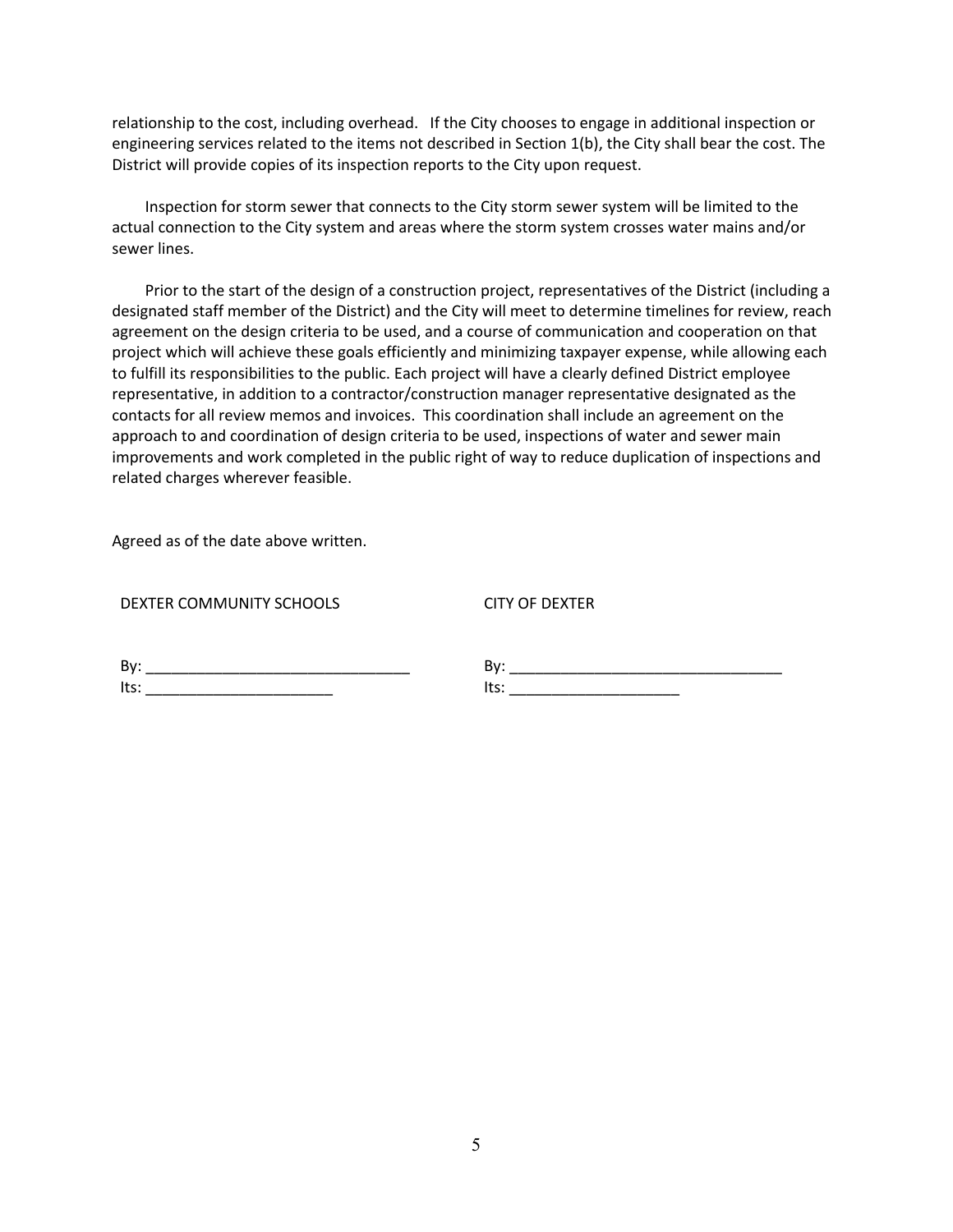33695881.5\022912-00003 6/9/19 3:52 PM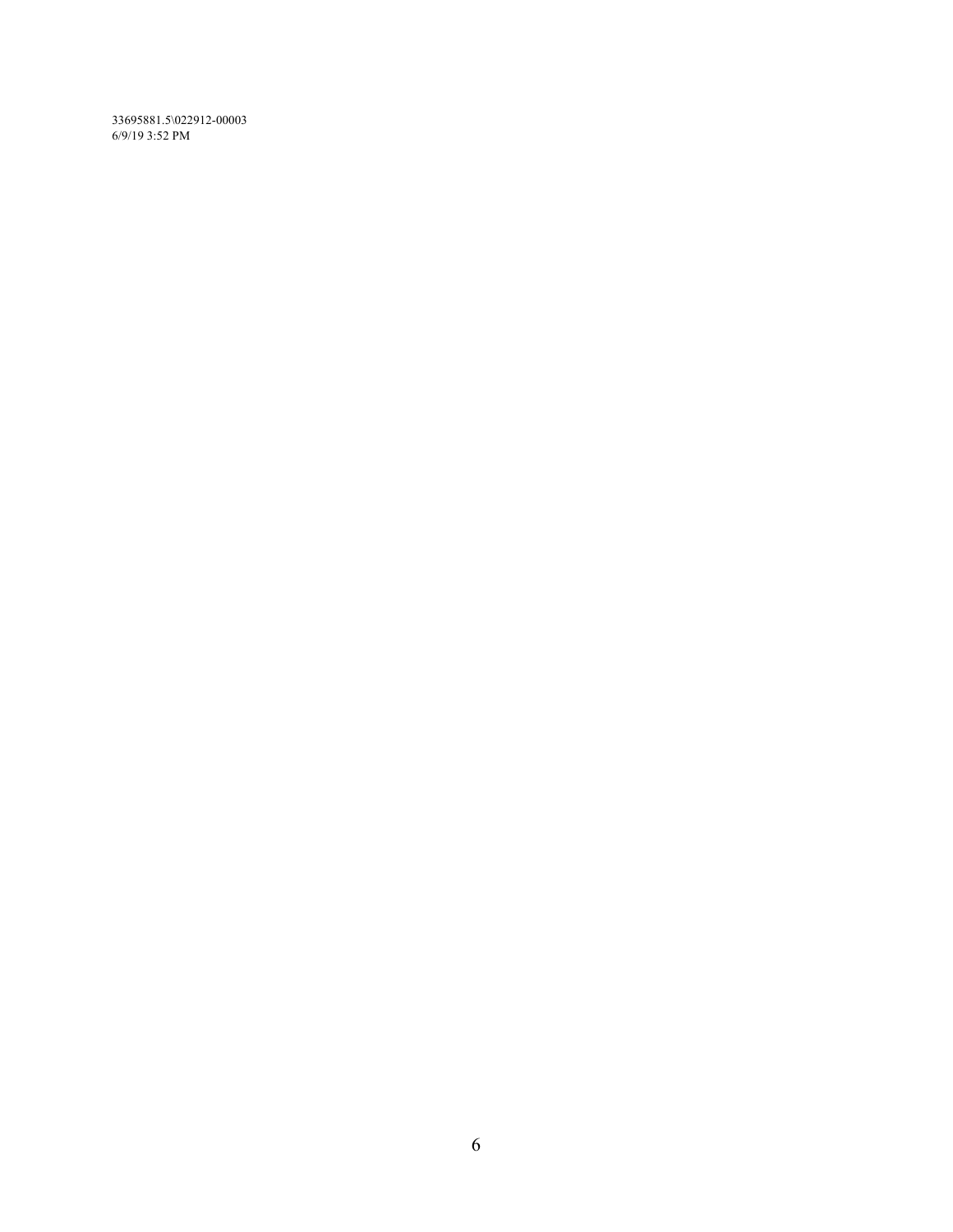*AREA ABOVE LINE RESERVED FOR RECORDING DATA*

#### **NON-MOTORIZED PATHWAY ACCESS EASEMENT AGREEMENT**

THIS EASEMENT AGREEMENT (the *"*Agreement*"*), made this \_\_\_ day of \_\_\_\_\_\_\_\_\_\_\_\_\_ , 2019, is by and between DEXTER COMMUNITY SCHOOLS, a Michigan general powers school district, whose address is 7714 Ann Arbor Street, Dexter, Michigan 48130, together with its successors and assigns ("The District") and the CITY OF DEXTER, a Michigan municipal corporation, whose address is 8140 Main Street, Dexter, Michigan 48130 (together with its successors and assigns, "The City").

#### **Transfer Tax Exemptions**

This instrument is exempt from the Michigan County Transfer Tax pursuant to the provisions of MCL 207.505(h) and from the Michigan State Transfer Tax pursuant to the provisions of MCL 207.526(i) because the value of the consideration given is less than One Hundred Dollars.

#### **RECITALS**

A. The District is the owner of a parcel of land in the City of Dexter, County of Washtenaw, State of Michigan, consisting of Theorem acres, more or less, whose legal description is attached as Exhibit A and incorporated by reference herein ("Property").

B. The District has agreed to grant to The City an appurtenant non-exclusive Easement for the purposes of Non-Motorized Pathway access and construction of a sidewalk over land more particularly described and depicted in Exhibit B of this Agreement (the "Easement Area").

#### **AGREEMENT**

For and in consideration of \$ and the mutual covenants of this Agreement, the receipt and sufficiency of which is hereby acknowledged, the parties agree as follow:

1. The City Access Easement. The District hereby grants to The City as a burden on the Property, a non-exclusive easement for Non-Motorized Pathway ingress and egress over the Easement Area (the "Non-Motorized Pathway Easement" or "Easement"). This Non-Motorized Pathway Easement is subject to the prior rights of any utility company or third party contained in any easements recorded prior to the date hereof as well as any limitations contained herein. The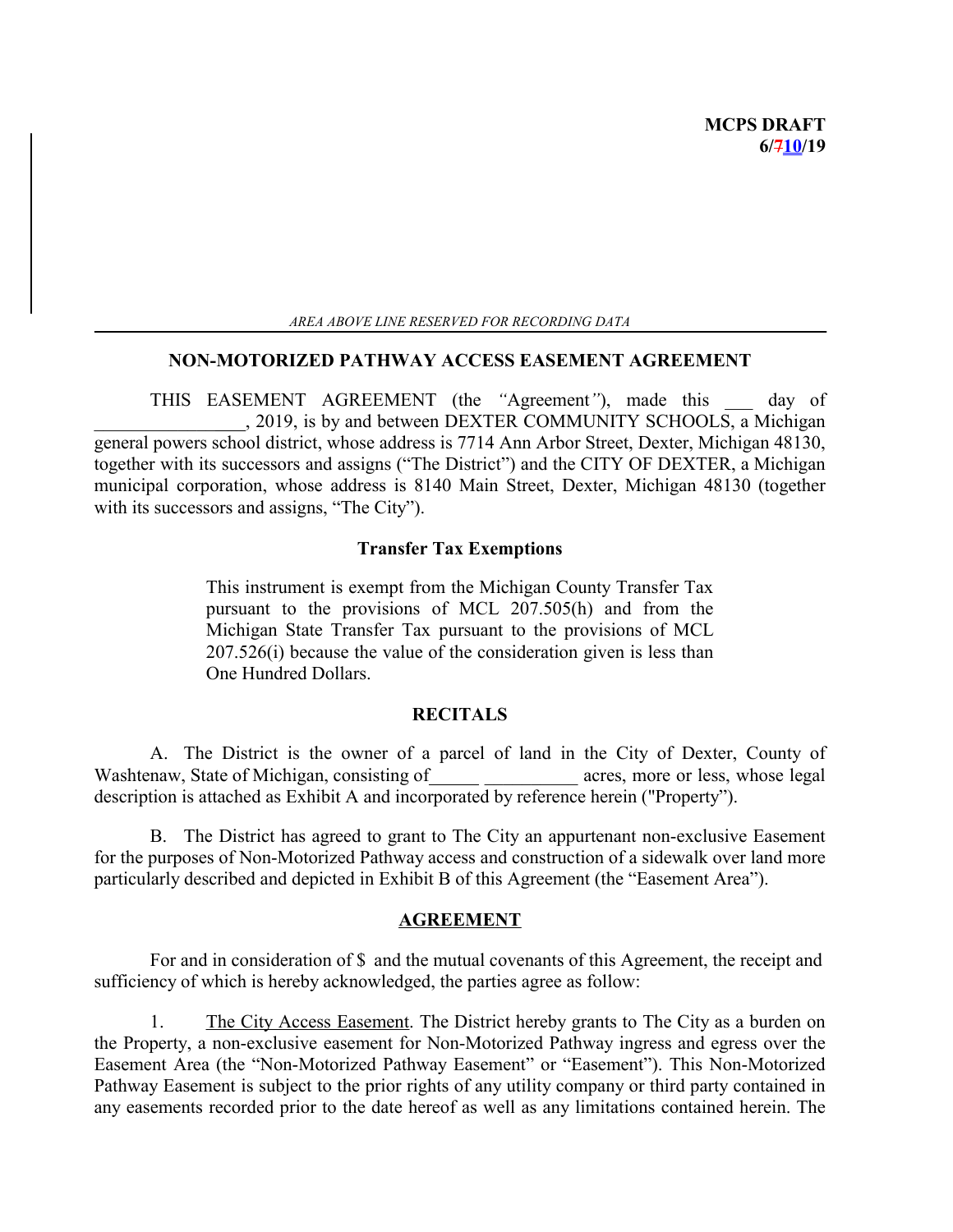Non-Motorized Pathway Easement shall burden the Property described on Exhibit A and benefit the Property described on Exhibit A-1.

2. Appurtenant Easement. The Non-Motorized Pathway Easement is intended to run with title to the land for the use and benefit of The City and its guests and invitees, including members of the public as designated and permitted by the City, unless terminated as described in Section 8 below. This Agreement shall be binding on The District and The City and shall burden the Property unless terminated as provided in Section 8 below.

3. Rights Reserved by The District. The District retains all ownership rights in the Property other than the specific non-exclusive Easement rights that are expressly granted under this Agreement. The City shall not use or allow the use of the Non-Motorized Pathway Easement in any way that unreasonably interferes with the use of the Property by The District. The City reserves the right at any time to terminate this Non-Motorized Pathway Easement without liability by providing advance written notice of such election to terminate to The District at least thirty (30) days prior to the termination. Upon the termination of this Non-Motorized Pathway Easement and at the option of the District, the City shall, at its sole cost, remove all Easement Improvements and restore the Easement Area to as near as possible to the condition which existed prior to the date hereof or in a state reasonably acceptable to the District ("Removal and Restoration Work"). Such Removal and Restoration Work shall be accomplished within a commercially reasonable period of time.

4. **Limitations.** The Non-Motorized Pathway Easement may be used by The City and its guests and invitees, including members of the public as permitted and designated by The City. All uses of the Non-Motorized Pathway Easement by The City, its guests and invitees, shall comply with applicable law and shall not violate any prior restrictions or Easements of record. No person shall use or bring onto the Easement Area any motorized vehicles unless (a) otherwise agreed to in writing by The District, (b) required temporarily for the maintenance, repair or improvement of the Non-Motorized Pathway Easement by the City or The District, (c) required access by emergency vehicles, or (d) such use is required to comply with any law, rule or regulation relating to the accessibility of the disabled to public areas, including but not limited to, the Americans with Disabilities Act or any similar legislation. The City shall install, maintain and replace such signs near the Non-Motorized Pathway Easement disclosing such prohibited activities.

5. Initial Installation. The Non-Motorized Pathway Easement improvements (the "Easement Improvements") to be installed by The City on, over and within the Easement Area shall comport with the plans and specifications therefor approved in advance and in writing by The District. The City shall not materially modify, amend or alter the plans for the Easement Improvements without the prior written consent of The District, which consent shall not be unreasonably conditioned, delayed, withheld, or denied. To the extent the initial plans for the Easement Improvements approved by the District do not include fencing which clearly marks and segregates the Easement Area from the rest of the Property, the District shall have the right to require the City to install, at the sole cost and expense of the City, such fencing as may be reasonably required by the District to mark and segregate the Easement Area, said election to be made in writing and delivered to the City within five (5) years of the date hereof and to include a drawing depicting the areas to be fenced. Any fencing required to be installed by the District pursuant to this Section 5 shall conform to fence design and specifications then used by the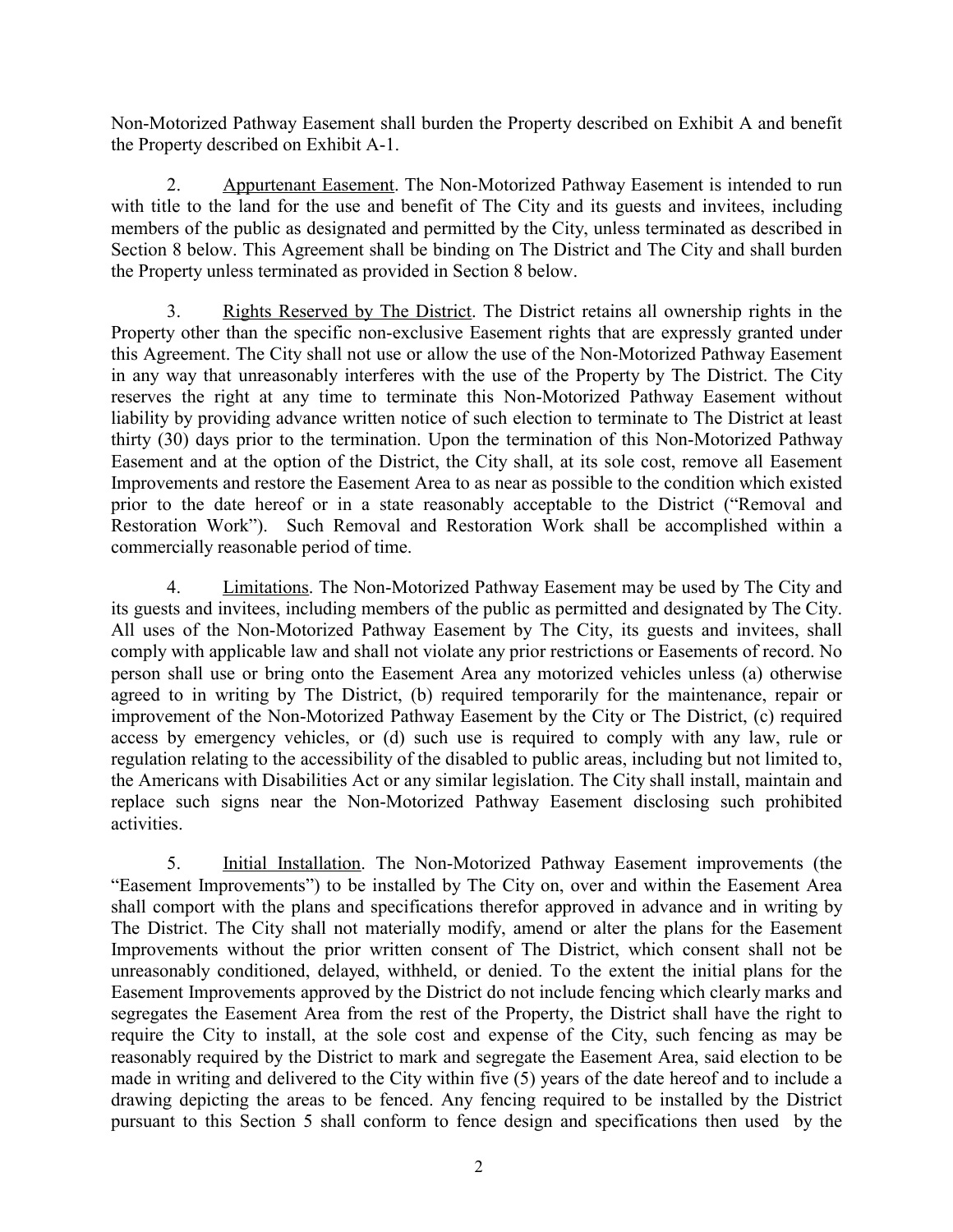District for other fencing and shall be completely installed within six (6) months of written notice to the City. In connection with the construction of the Easement Improvements The City shall also prepare, install, maintain, repair and replace in accordance with the terms of this Agreement "no trespassing" signs in the locations designated on the approved plans as well as additional signage to be placed near the parking lots located on The District's Property as described in the plans approved by The District confirming that The District's parking lots shall not be used for parking by users of the Non-Motorized Pathway Easement Area, as determined by The District. The District reserves the right to grant utility and other infrastructure improvement easements across and through the Easement Area which do not otherwise interfere with the easement rights granted herein, which other easement(s) shall include but not be limited to the right to place and install utilities and other infrastructures beneath the Easement Area. To the extent that any of the Easement Improvements are damaged due to the installation by The District or grantees (or their respective representatives, agents, or contractors) of such other easements, The District shall, or cause the installer thereof to, repair and restore the Easement Improvements to their prior condition. The Easement rights granted by The District to The City hereunder shall include the right to enter upon sufficient lands adjacent to the Easement Area for the purpose of installing, maintaining and/or repairing such Easement Improvements, it being agreed that all such access shall be scheduled in advance with the District so as to occur during such times as The District may reasonably require, but in no event shall such access of the Property unreasonably interfere with the operations of The District on its Property.

6. Right to Relocate. Upon one hundred twenty (120) days advance written notice to The City, The District shall, have the right to relocate all or any portion of the Easement Area and/or the Easement Improvements, onto another portion of the Property, to the extent The District's use and occupancy of its Property reasonably requires same. Prior to effecting any alteration or relocation of the Easement Area or the Easement Improvements, The District shall provide to The City drawings reasonably depicting the area of relocation and this Agreement and its exhibits shall be modified as necessary to describe and depict the new Easement Area on the Property. All costs and expenses to relocate the Easement Area and the Easement Improvements shall be borne by The District.

7. Maintenance of Non-Motorized Pathway Easement. Except as otherwise set forth in this Agreement, The City shall be solely responsible for all maintenance, repairs and improvements (including cleaning, snow removal and grading) to areas of the Non-Motorized Pathway Easement and Easement Improvements deemed necessary for the use of the Non-Motorized Pathway Easement, at The City's sole cost. The Non-Motorized Pathway Easement and Easement Improvements shall be maintained in a good and workmanlike condition by The City at all times. Notwithstanding the foregoing, no structures or other improvements shall be constructed by The City in the Non-Motorized Pathway Easement unless as set forth in this Agreement and/or approved in advance by The District in writing. Any maintenance, repairs and improvements shall be performed by The City in a manner consistent with applicable laws, codes and ordinances and so as not to unreasonably interfere with the use of the Property.

8. Termination. The District, including its successors and assigns, shall have the right to terminate the Non-Motorized Pathway Easement over the Easement Area in the event The City shall affirmatively adopt resolutions or otherwise affirmatively elect in writing to cease use of the Non-Motorized Pathway Easement for access purposes. Any election by The District to terminate this Non-Motorized Pathway Easement due to the adoption of such resolutions or other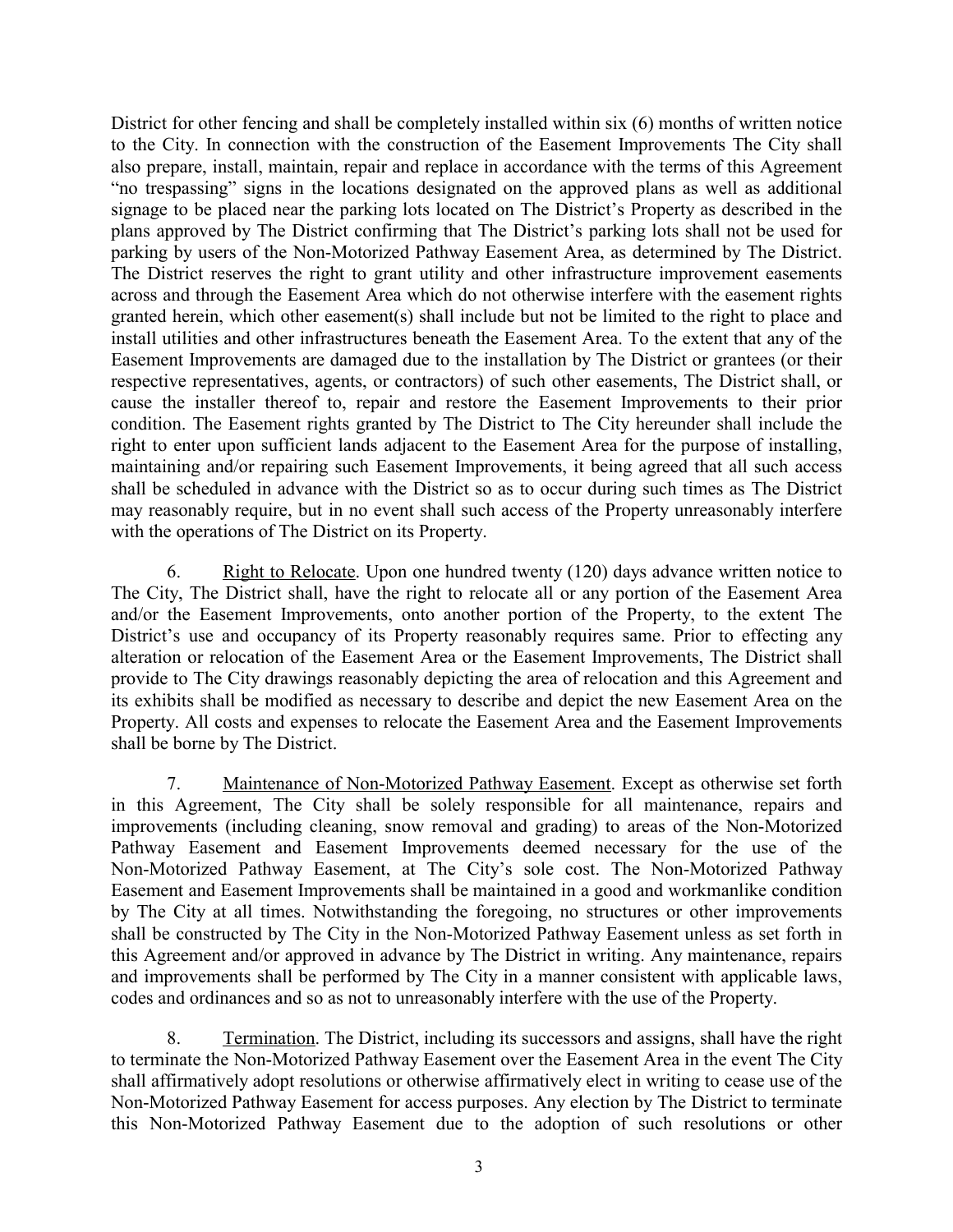affirmative written election as required hereunder, shall be effected by The District by delivering at least sixty (60) days advance written notice to The City of the intent to terminate this Non-Motorized Pathway Easement ("Termination Notice"). If The City fails to provide written notice to The District of its intent to continue the use of the Non-Motorized Pathway Easement within 60 days after receipt of the Termination Notice, then The District may terminate this Easement by recording an affidavit certifying that such Termination Notice was timely given and that The City failed to dispute said termination.

9. Insurance. Commencing on the date hereof until termination of the Non-Motorized Pathway Easement (if ever), The City shall procure and keep in effect general liability insurance satisfactory to The District pertaining to the use of the Easement Area in the amount of at least \$1,000,000 per occurrence and \$2,000,000 aggregate (with not less than \$2,000,000 additional excess/umbrella coverage) naming The District as additional insured, and provide a certificate and endorsements evidencing such coverage (and the policy if requested) to The District upon execution of this Agreement and thereafter upon request. The City and/or the insurance required to be maintained by the City shall be the primary source of defending, satisfying and resolving any claims arising from the installation, use and operation of the Easement granted hereby. The City shall reimburse the District for all amounts incurred by the District (including actual costs, and expenses) arising out of claims or liabilities related to the City's exercise of its rights hereunder and the use of the Easement Area by the City and all persons claiming by and/or through the City. The foregoing sentence shall not relieve the District of its other financial obligations as set forth in this Agreement.

10. Defaults. If either party defaults in the faithful and punctual performance of any obligation to be performed by that party pursuant to this Agreement, then the other party, in addition to all other remedies it may have at law or in equity, may, but shall not be obligated to, perform such obligation on behalf of the defaulting party and be reimbursed by such defaulting party for the reasonable cost incurred, whether paid out of pocket or to existing employees or contractors at the reasonable hourly or other rate paid by such party. Except as to an obstruction preventing access to or use of the Easement Area, or except in a situation adjudged in good faith to be an emergency or involving material hazard to persons or property, the benefited party must, prior to curing the default of the other party and demanding reimbursement, first give to the defaulting party at least thirty (30) days advance written notice of default and allow such additional time as may be reasonably necessary to cure such default. In any case other than obstruction, emergency or material hazard to persons or property, thirty (30) days' notice shall be deemed reasonable.

11. Governing Law. This Agreement shall be governed by and construed under the laws of the State of Michigan.

12. Modifications. Any modification to this Agreement must be in writing, signed by the parties and recorded with the Washtenaw County Register of Deeds. Failure by a party to insist upon or enforce any of its rights shall not constitute a waiver thereof. Either party hereto may waive the benefit of any provision or condition for its benefit contained in this Agreement.

13. Recitals. The Recitals to this Agreement are incorporated herein by this reference.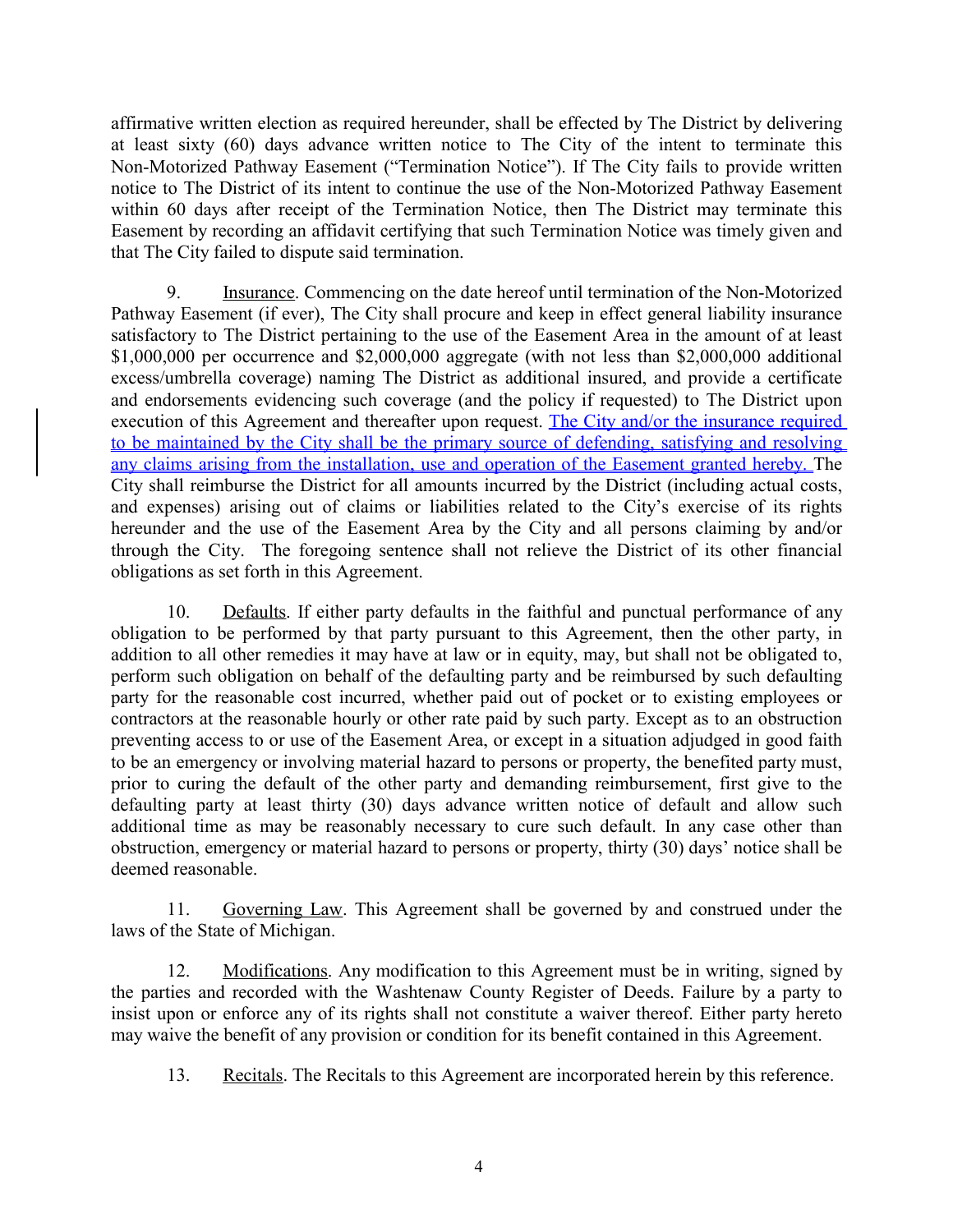14. Severability. The parties intend that a court shall endeavor to give effect to the provisions of this Agreement to the fullest extent permitted by law. Each part of this Agreement is intended to be severable. If any term, covenant, condition or provision hereof is in whole or in part unlawful, invalid or unenforceable for any reason whatsoever, then that term, covenant or condition shall, if possible, be deemed to have been modified in a manner that will make such provision lawful, valid and enforceable. If that is not possible, then that term, covenant or condition shall be deemed stricken and all remaining parts hereof shall be valid and enforceable and have full force and effect as if the invalid or unenforceable part had not been included.

15. Subject To. The Easements and covenants established herein shall be subject to all Easements, restrictions and conditions presently of record to the extent applicable to the Property or any portion thereof.

16. Joint Drafting. This Agreement shall be considered as having been drafted equally by counsel for each party.

17. Notices. Any notices required to be given by either party hereto to the other shall be given by certified mail, return receipt requested or by other overnight delivery service which provides a receipt upon delivery at the address provided for each in the introductory clause hereof.

[Signatures on following page(s)]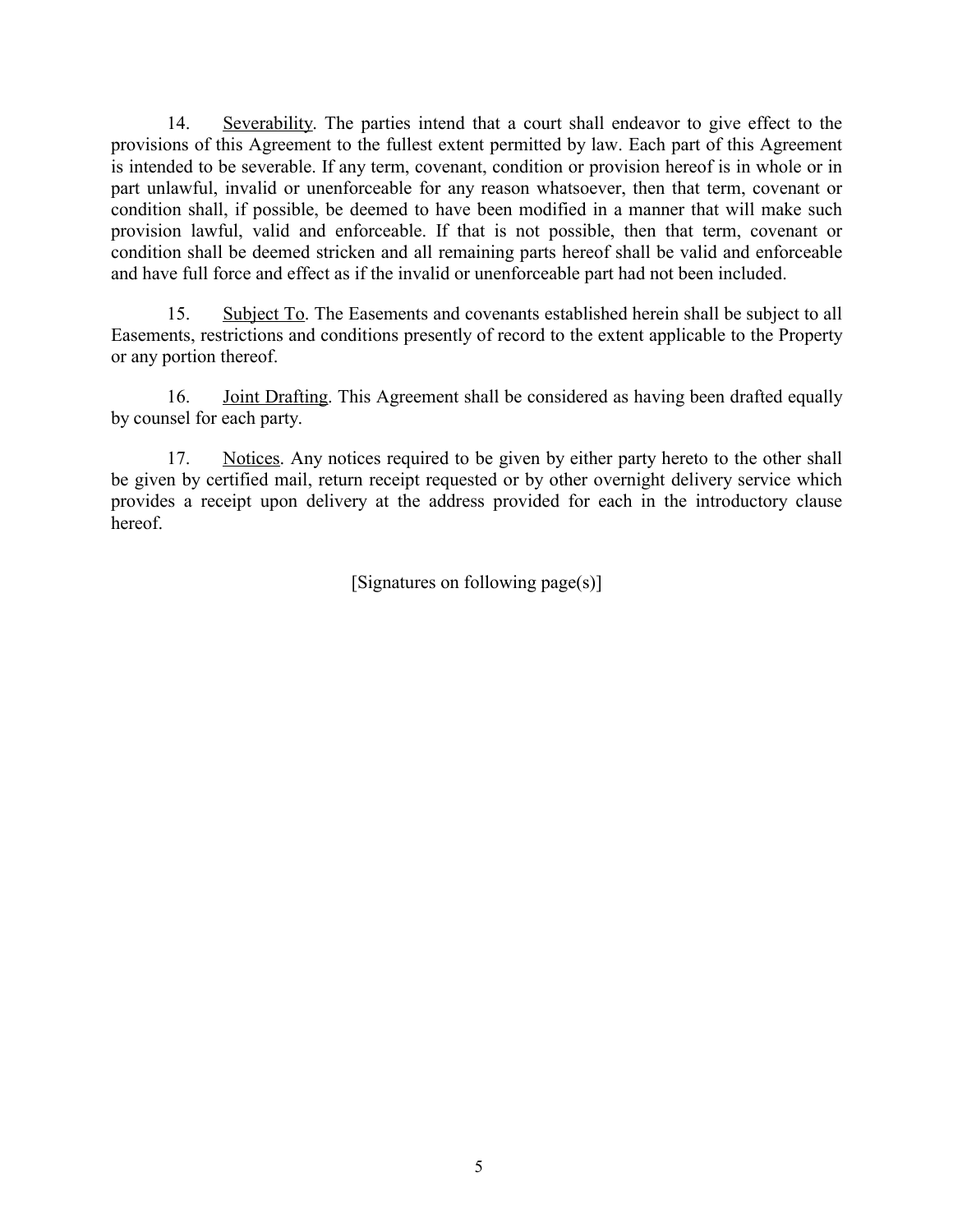IN WITNESS WHEREOF, The District and The City have caused this Agreement to be executed as of the \_\_\_day of \_\_\_\_\_\_\_\_\_\_\_\_\_, 2019.

#### THE CITY

CITY OF DEXTER, a Michigan municipal corporation

BY: and the contract of the contract of the contract of the contract of the contract of the contract of the contract of the contract of the contract of the contract of the contract of the contract of the contract of the co

Its: City Mayor

STATE OF MICHIGAN  $)$  $\int$  ss. COUNTY OF WASHTENAW )

The foregoing instrument was acknowledged before me on the day of strategies of the control of the strategy of 2019 by \_\_\_\_\_\_\_\_\_\_\_\_\_\_\_\_\_\_, City Mayor of the City of Dexter, a Michigan municipal  $2019 \text{ by }$  Corporation, on behalf of the City.

Notary Public

Washtenaw County, Michigan My Commission Expires: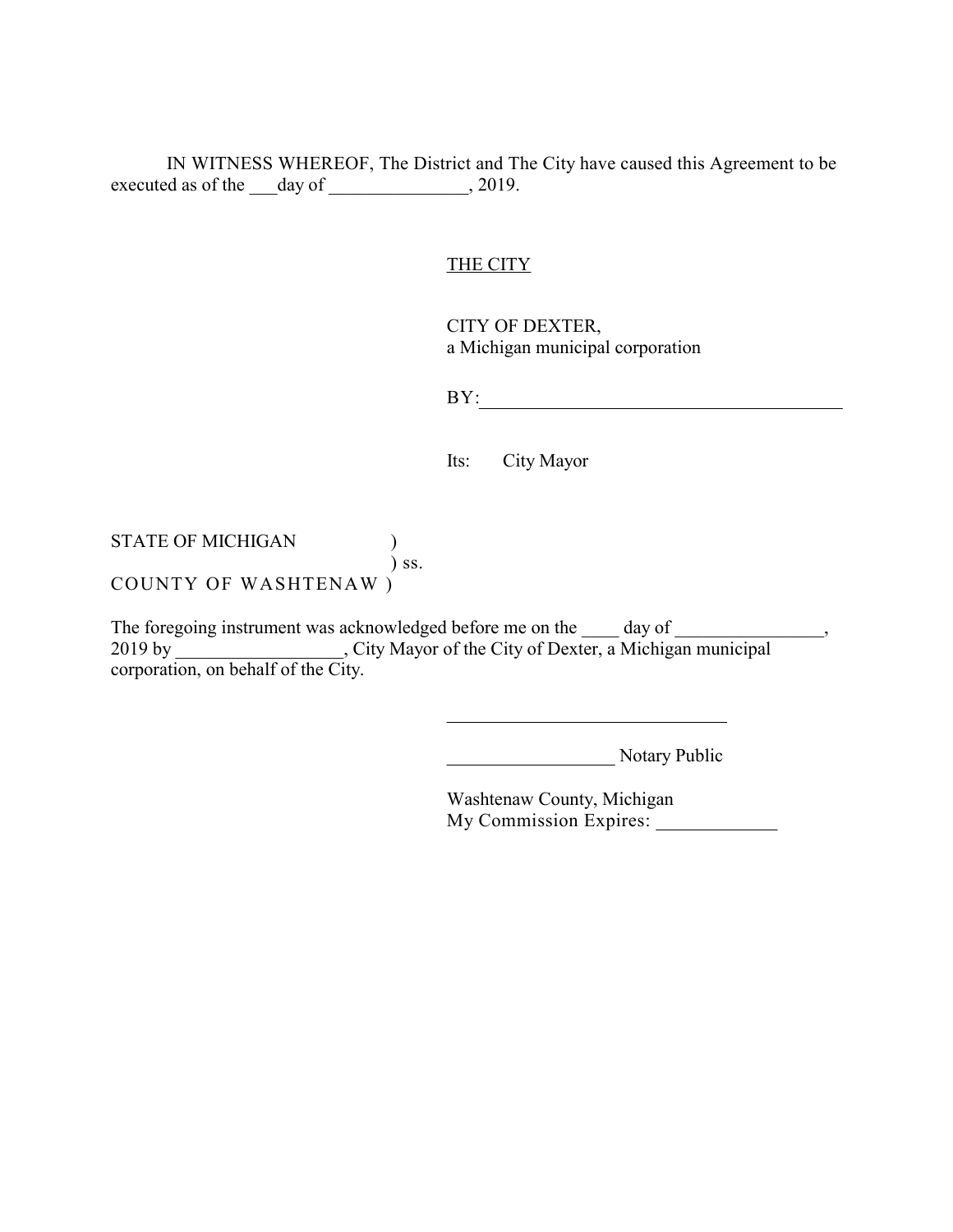#### THE DISTRICT

DEXTER COMMUNITY SCHOOLS, a Michigan General Powers School District

|                          |     | Its: |
|--------------------------|-----|------|
| <b>STATE OF MICHIGAN</b> |     |      |
|                          | SS. |      |
| COUNTY OF WASHTENAW      |     |      |

The foregoing instrument was acknowledged before me on the \_\_\_\_\_\_ day of \_\_\_\_\_\_\_ 2019 by \_\_\_\_\_\_\_\_\_\_\_\_\_, of the Dexter Community Schools, on behalf of the District.

Notary Public

Washtenaw County, Michigan My Commission Expires:

#### DRAFTED BY AND WHEN RECORDED RETURN TO:

Joseph M. Fazio, Esq. Miller Canfield Paddock and Stone PLC 101 N. Main St., Suite 700 Ann Arbor, MI 48104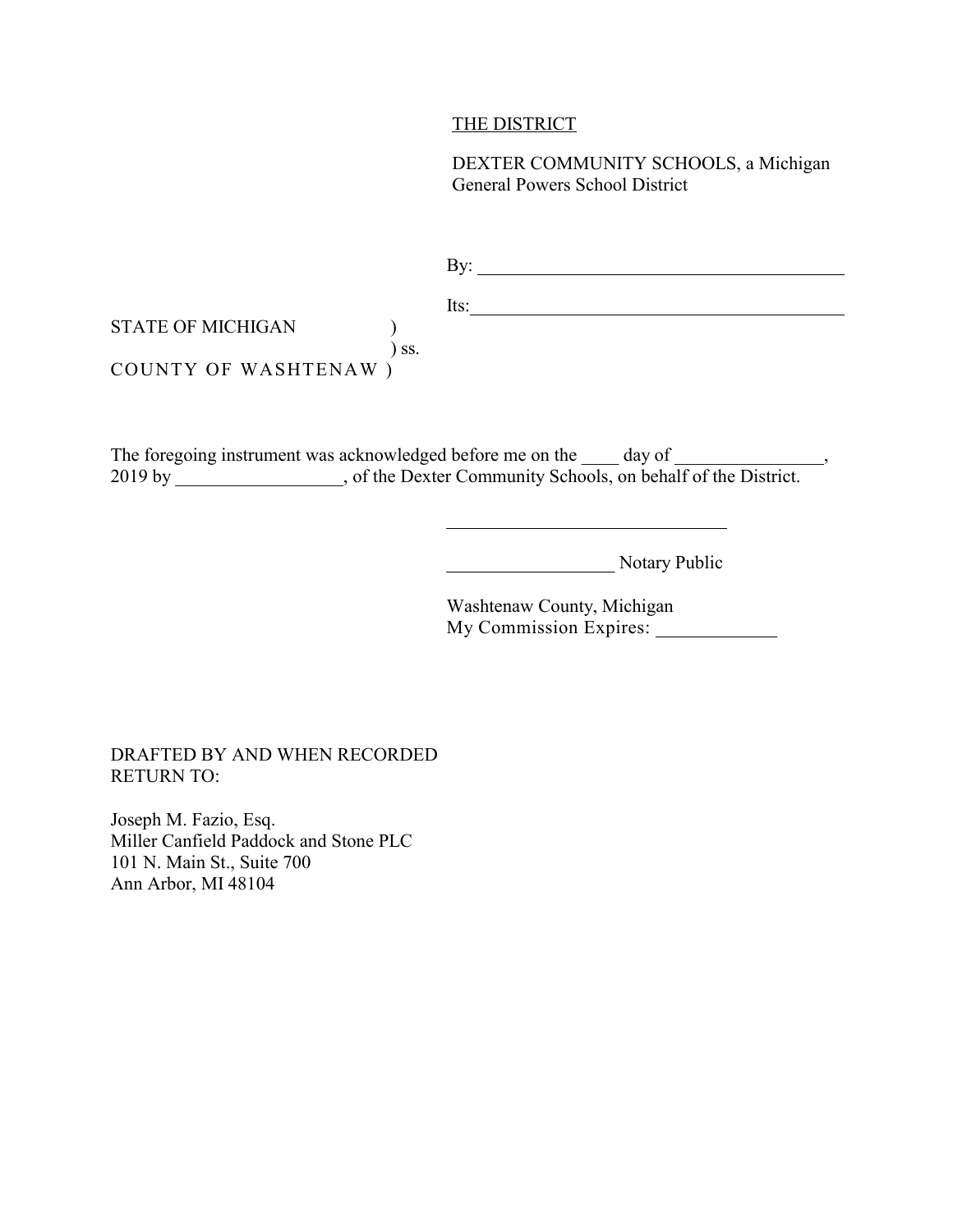## **EXHIBIT A TO EASEMENT AGREEMENT**

LEGAL DESCRIPTION OF PROPERTY CONSISTING OF \_\_\_\_\_\_\_\_\_\_ACRES (SERVIENT ESTATE)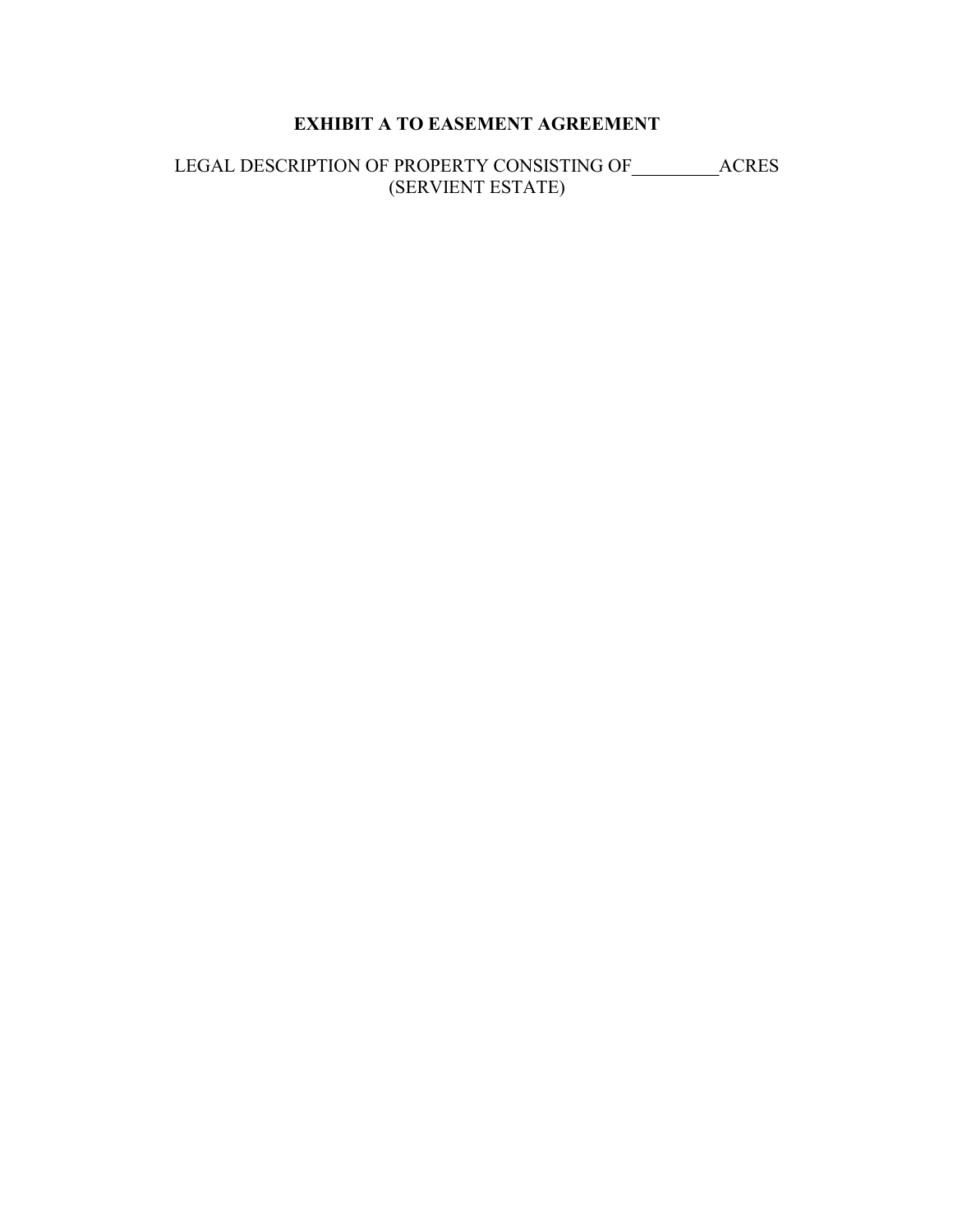## **EXHIBIT A-1 TO EASEMENT AGREEMENT**

## LEGAL DESCRIPTION OF PROPERTY BENEFITTED BY THE EASEMENT